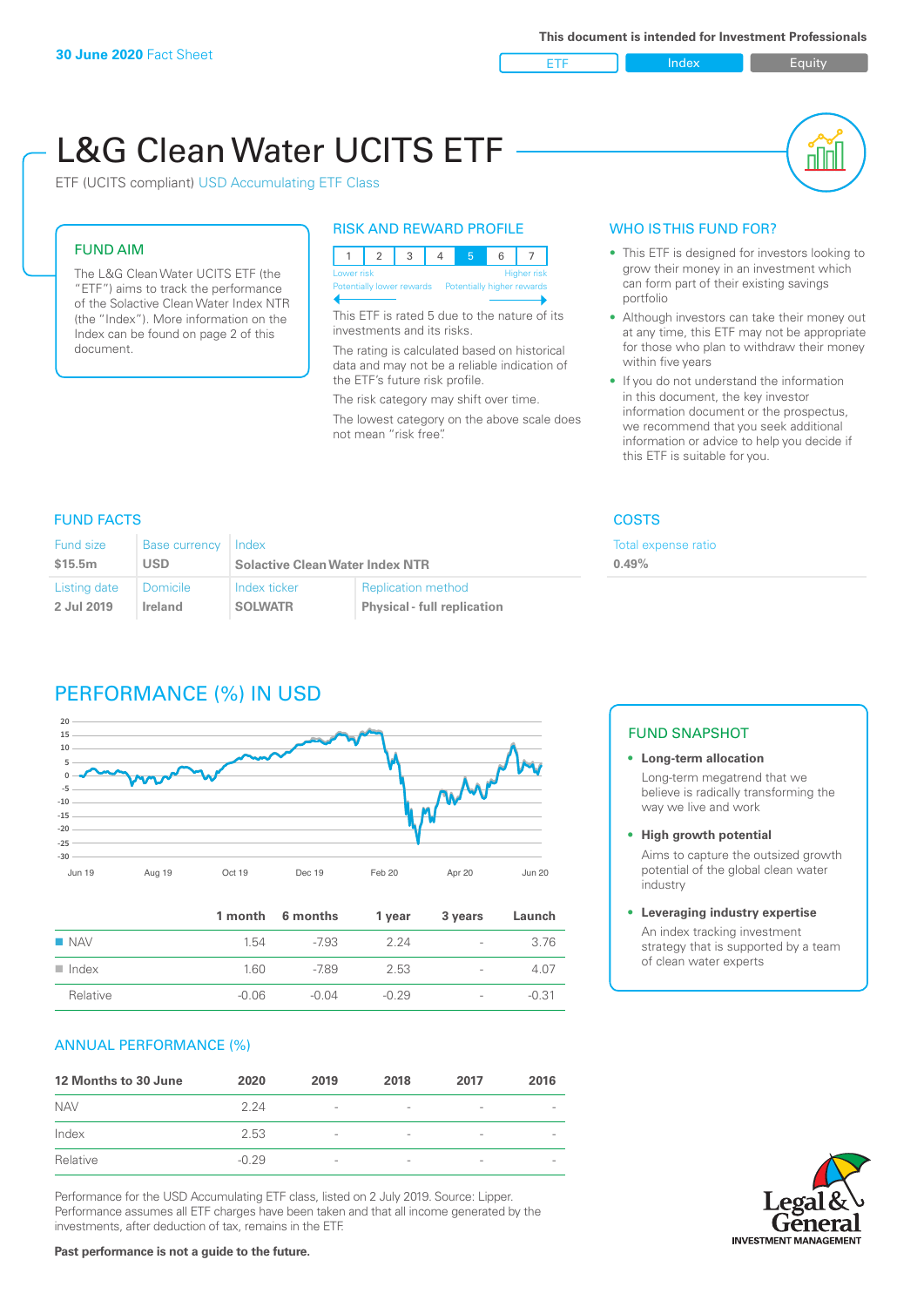ETF (UCITS compliant) USD Accumulating ETF Class

### INDEX BREAKDOWN

The breakdowns below relate to the Index. The ETF's portfolio may deviate from the below. All data source LGIM unless otherwise stated. Totals may not sum to 100% due to rounding.



#### SECTOR (%)



| ■ USD              | 62.1 |
|--------------------|------|
| EUR                | 12.6 |
| $\blacksquare$ JPY | 8.8  |
| GBP                | 6.6  |
| $H$ HKD            | 4.6  |
| $\blacksquare$ CHF | 3.5  |
| $\blacksquare$ SEK | 1.9  |
|                    |      |
|                    |      |

■ Top 10 constituents 20.1% Rest of Index 79.9% No. of constituents in Index 63

#### TOP 10 CONSTITUENTS (%)

| Outotec                          | 2.2            |
|----------------------------------|----------------|
| Trimble                          | 22             |
| Metawater                        | 2 <sub>1</sub> |
| <b>SPX FLOW</b>                  | 2 O            |
| Arkema                           | 2.0            |
| Ingevity                         | 20             |
| Kurita                           | 1.9            |
| <b>Advanced Drainage Systems</b> | 1.9            |
| Kadant                           | 1.9            |
| Kemira                           | 19             |
|                                  |                |

#### INDEX DESCRIPTION

The Index aims to track the performance of a basket of stocks of companies that are actively engaged in the international clean water industry through the provision of technological, digital, engineering, utility and/or other services.

The Index is comprised of companies which are publically traded on various stock exchanges around the world that are either i) companies determined to have expertise in "Utilities" with a minimum Water Revenue Share of 90%, or ii) companies determined to have expertise in "Engineering" with a minimum Water Revenue Share of 50% or iii) companies determined to have expertise in "Technology" or "Digital" and a minimum Water Revenue Share of 5%. A company is only eligible for inclusion in the index if (1) it is of sufficient size (determined by reference to the total market value of the proportion of its shares that are publically traded) and (2) it is sufficiently "liquid" (a measure of how actively its shares are traded on a daily basis). Moreover, the Index excludes companies: (a) engaged in pure coal mining; (b) involved in the production of controversial weapons; or (c) that, for a continuous period of three years, have been classified as being in breach of at least one of the UN Global Compact principles, which is a set of globally accepted standards on human rights, labour, environment and corruption.

The universe of companies out of which the Index selection is made is refreshed annually in March. However, the Index is reconstituted semi-annually in March and September in accordance with the full selection criteria and all companies are equally weighted within the Index. On a monthly basis, the weight of each company is assessed and, if any of them exceed 15% of the index, the weights of all companies are adjusted so that they are again equally weighted within the Index.

#### INVESTMENT MANAGER

GO ETF Solutions LLP is the investment manager for each of the exchange traded funds (ETFs) issued by Legal & General UCITS ETF Plc and is responsible for the day-to-day investment management decisions for this ETF. The team is highly experienced with respect to all aspects relating to the management of an ETF portfolio, including collateral management, OTC swap trading, adherence to UCITS regulations and counterparty exposure and monitoring.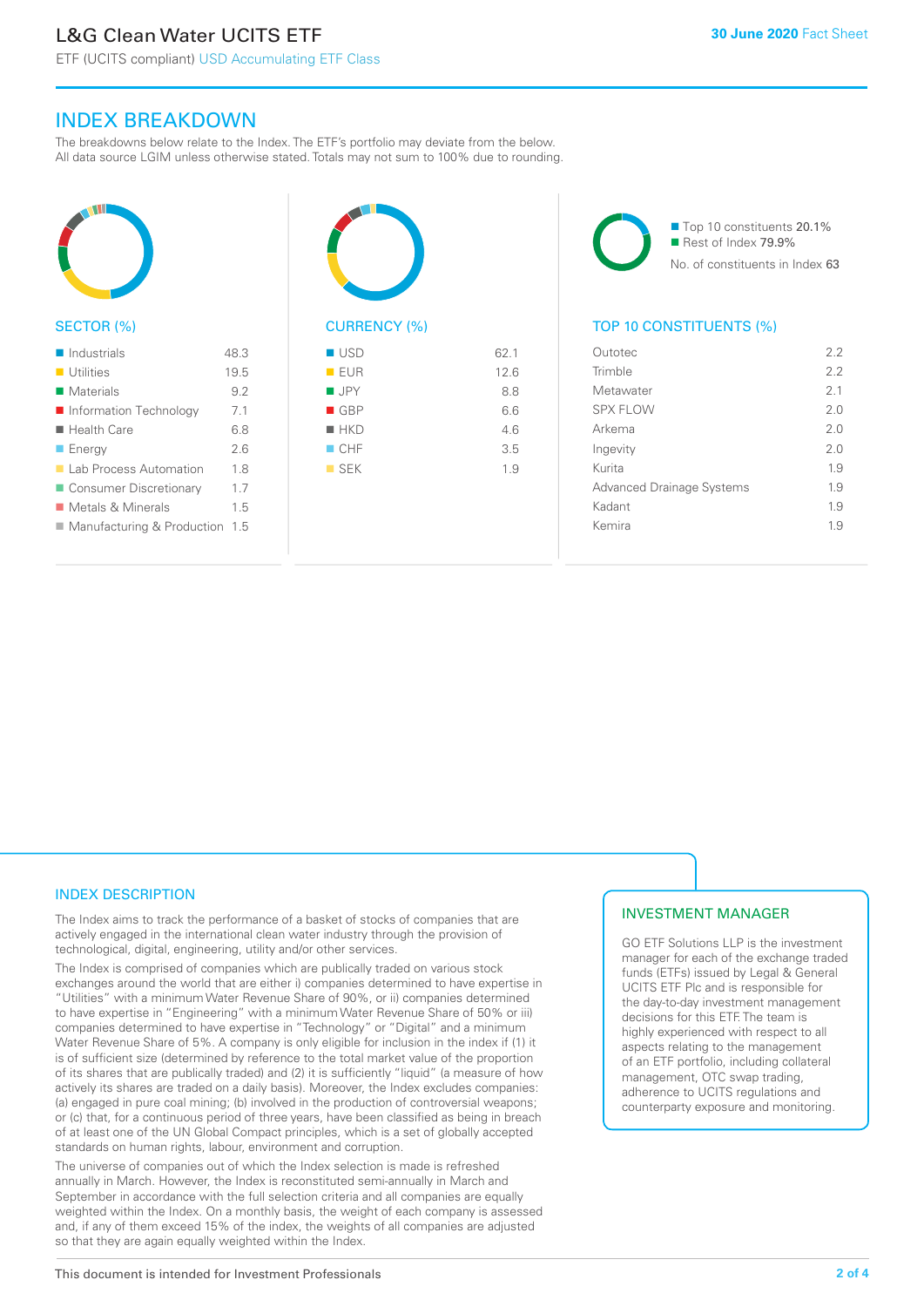# L&G Clean Water UCITS ETF

ETF (UCITS compliant) USD Accumulating ETF Class

#### KEY RISKS

- The value of an investment and any income taken from it is not guaranteed and can go down as well as up; you may not get back the amount you originally invested.
- Third party service providers (such as counterparties entering into financial derivative instruments with the ETF or the ETF's depositary) may go bankrupt and fail to pay money due to the ETF or return property belonging to the ETF.
- As the Index includes micro, small and medium-sized publicly traded companies, the ETF is subject to the risk that such companies may be more vulnerable to adverse business or economic events and greater and more unpredictable price changes than larger companies or the stock market as a whole.
- The ETF is subject to the risks associated with technology-focused companies and are particularly vulnerable to rapid developments in technology (which may leave their products out-of-date), government regulation and competition from domestic and foreign competitors who may have lower production costs. Such companies may also have difficulties establishing and maintaining patents, copyrights, trademarks and trade secrets relating to their products which could negatively affect their value.
- It may not always be possible to buy and sell ETF shares on a stock exchange or at prices closely reflecting the NAV.
- If the Index provider stops calculating the Index or if the ETF's license to track the Index is terminated, the ETF may have to be closed.

For more information, please refer to the key investor information document on our website ぴ

#### TRADING INFORMATION

| <b>Exchange</b>           | <b>Currency ISIN</b> |              | <b>SEDOL</b>   | Ticker | <b>Bloomberg</b> |
|---------------------------|----------------------|--------------|----------------|--------|------------------|
| London Stock Exchange USD |                      | IE00BK5BC891 | BKF3DB5        | GLUG   | GI UG I N        |
| London Stock Exchange GBX |                      | IE00BK5BC891 | BKF3DC6        | GLGG   | GI GG I N        |
| Borsa Italiana            | EUR                  | IE00BK5BC891 | <b>BKE3D93</b> | GLUG   | GI UG IM         |
| Deutsche Börse            | EUR                  | IE00BK5BC891 | BKF3BF5        |        | XMLC XMLC GY     |
| <b>SIX Swiss Exchange</b> | CHE                  | IF00BK5BC891 | BMG6908        | GI UG  | GI UG SW         |

The currency shown is the trading currency of the listing.



#### SPOTLIGHT ON LEGAL & GENERAL INVESTMENT MANAGEMENT

We are one of Europe's largest asset managers and a major global investor, with assets under management of €1,411.7 billion (as at 31 December 2019). We work with a wide range of global clients, including pension schemes, sovereign wealth funds, fund distributors and retail investors.

Source: LGIM internal data as at 31 December 2019. The AUM disclosed aggregates the assets managed by LGIM in the UK, LGIMA in the US and LGIM Asia in Hong Kong. The AUM includes the value of securities and derivatives positions.

#### COUNTRY REGISTRATION



#### TO FIND OUT MORE



#### **Index Disclaimer**

The ETF is not sponsored, promoted, sold or supported by Solactive AG. Nor does Solactive AG offer any express or implicit guarantee or assurance either with regard to the results of using the Index and/or Index trade mark or the Index price, at any time or in any other respect.

The Index is calculated and published by Solactive AG. Solactive AG uses its best efforts to ensure that the Index is calculated correctly. Irrespective of its obligations towards the Company, Solactive AG has no obligation to point out errors in the Index to third parties including, but not limited to, investors and/or financial intermediaries of the ETF. Solactive AG does not guarantee the accuracy and/or the completeness of the Index or any related data, and shall not have any liability for any errors, omissions or interruptions therein.

Neither publication of the Index by Solactive AG, nor the licensing of the Index or Index trade mark, for the purpose of use in connection with the ETF, constitutes a recommendation by Solactive AG to invest capital in said ETF nor does it, in any way, represent an assurance or opinion of Solactive AG with regard to any investment in this ETF. In no event shall Solactive AG have any liability for any lost profits or indirect, punitive, special or consequential damages or losses, even if notified of the possibility thereof.